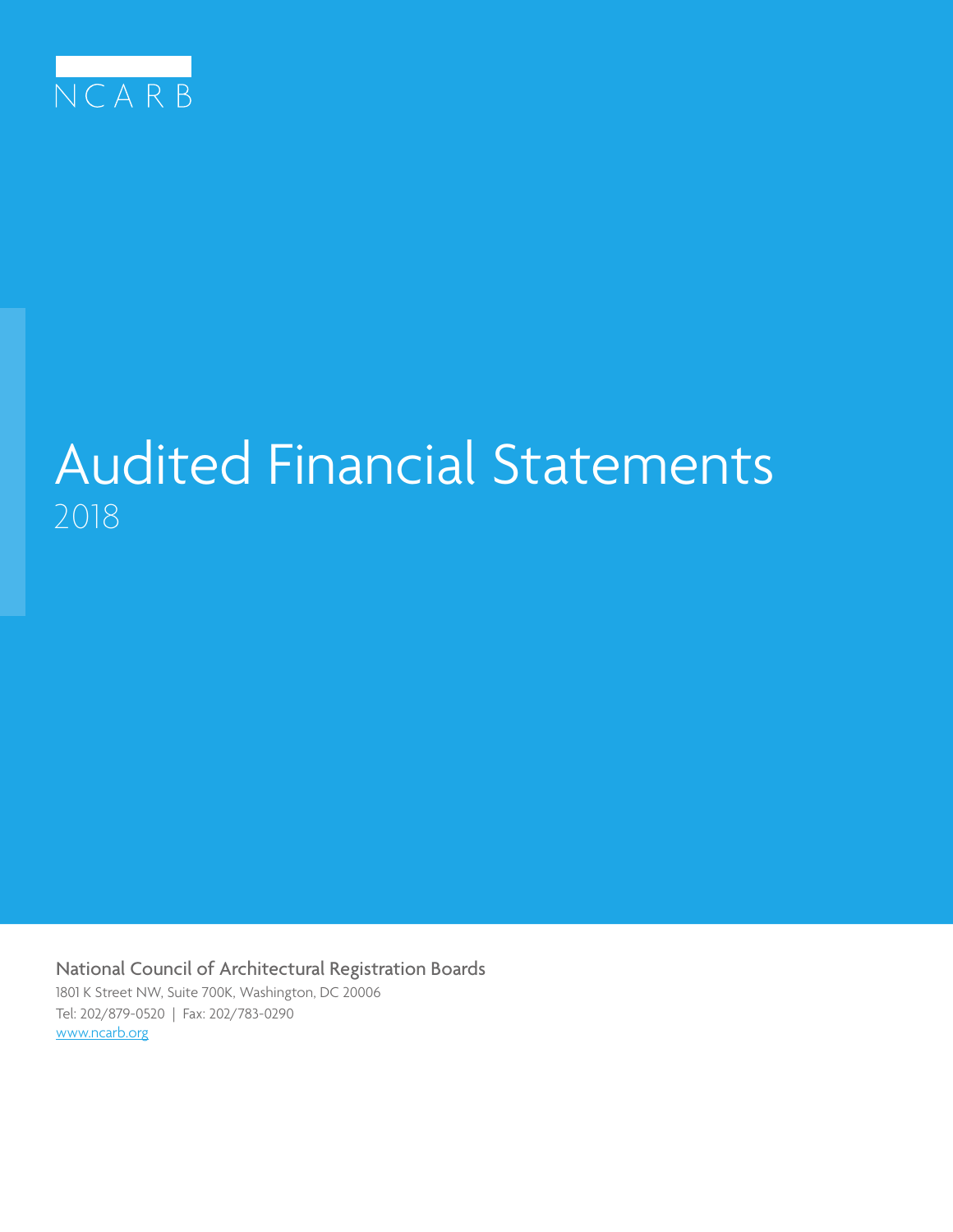**Audited Financial Statements**

**NATIONAL COUNCIL OF ARCHITECTURAL REGISTRATION BOARDS**

*June 30, 2018*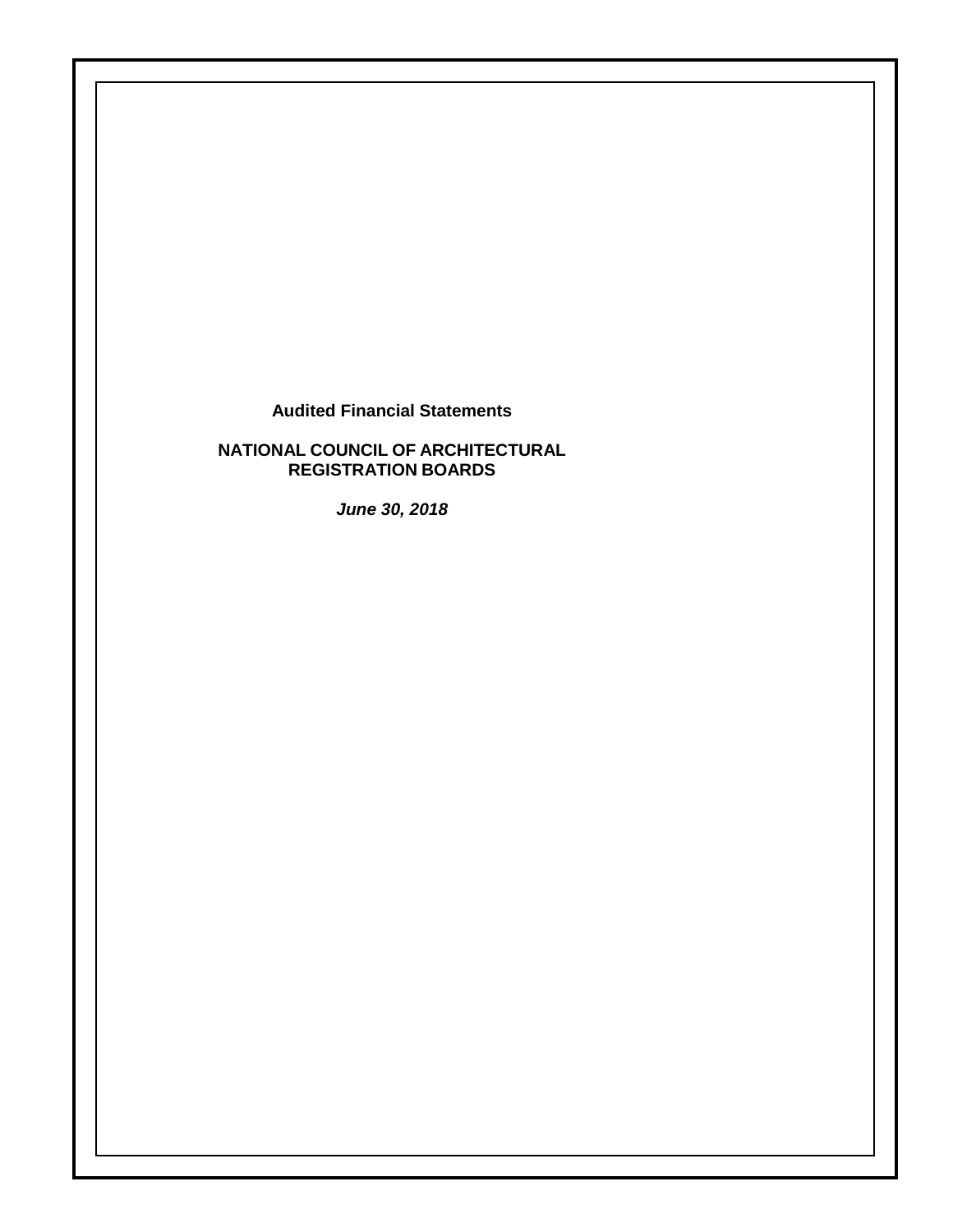**Contents**

| <b>Independent Auditor's Report on the Financial Statements</b> |           |
|-----------------------------------------------------------------|-----------|
| <b>Financial Statements</b>                                     |           |
| Statements of financial position                                | 2         |
| Statements of activities                                        | 3         |
| Statements of cash flows                                        | 4         |
| Statements of functional expenses                               | 5         |
| Notes to the financial statements                               | ճ -<br>13 |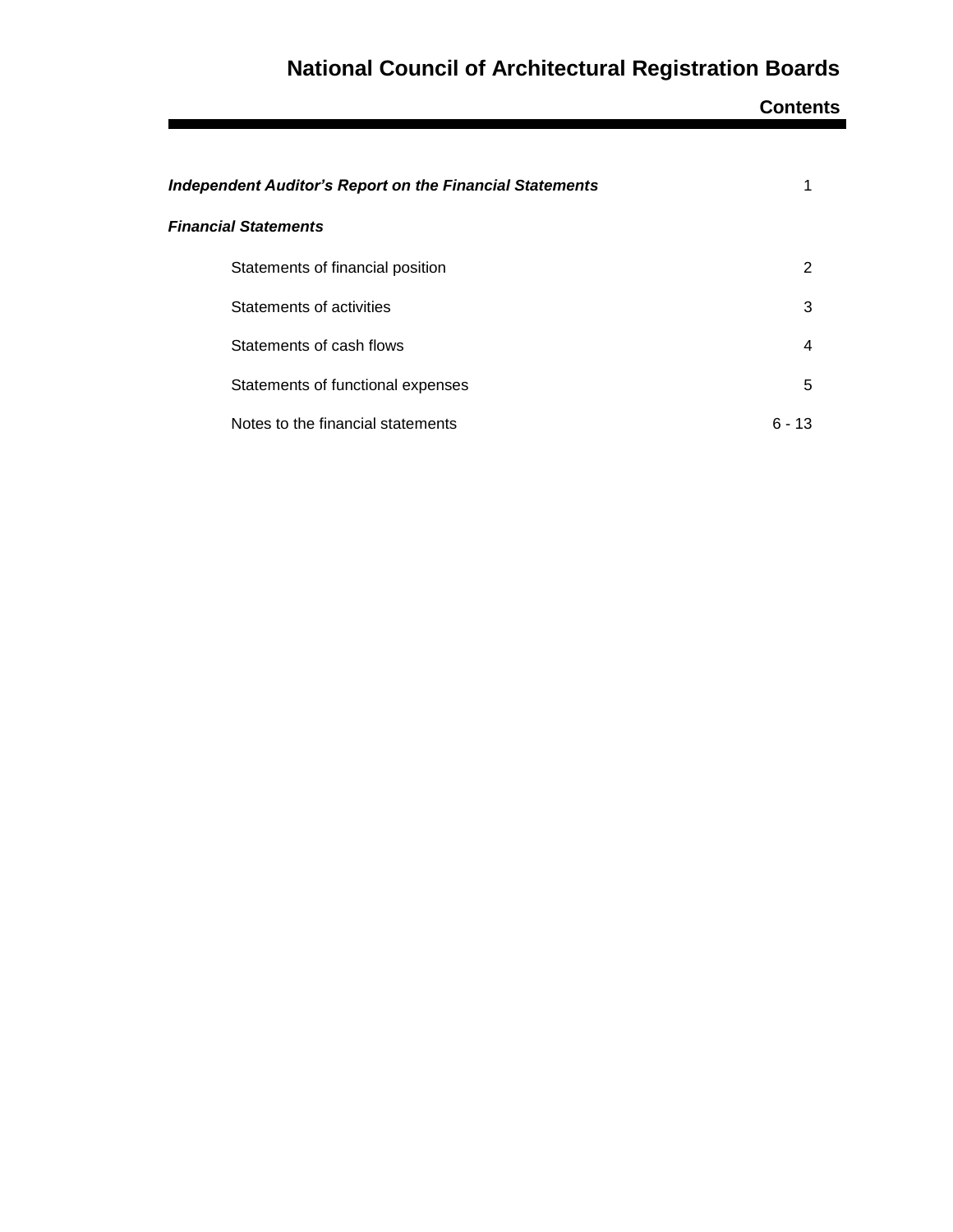

A Professional Corporation

Certified Public Accountants and Consultants

 $\mathcal{L} = \mathcal{L} \times \mathcal{L} \times \mathcal{L}$ 

2021 L Street, NW

 $\mathcal{L}^{\mathcal{A}}$  ,  $\mathcal{L}^{\mathcal{A}}$  ,  $\mathcal{L}^{\mathcal{A}}$  ,  $\mathcal{L}^{\mathcal{A}}$ 

**SUITE 400** 

 $\mathcal{L}^{\mathcal{A}}$  ,  $\mathcal{L}^{\mathcal{A}}$  ,  $\mathcal{L}^{\mathcal{A}}$  ,  $\mathcal{L}^{\mathcal{A}}$ 

WASHINGTON, DC

20036

 $\mathcal{L}^{\pm}$  ,  $\mathcal{L}^{\pm}$  ,  $\mathcal{L}^{\pm}$  ,  $\mathcal{L}^{\pm}$ 

**TELEPHONE** 

202/293-2200

and a state

**FACSIMILE** 

202/293-2208

and a state

### **Independent Auditor's Report on the Financial Statements**

To the Board of Directors National Council of Architectural Registration Boards

We have audited the accompanying financial statements of National Council of Architectural Registration Boards (the Council), which comprise the statements of financial position as of June 30, 2018 and 2017 and the related statements of activities, cash flows and functional expenses for the years then ended, and the related notes to the financial statements.

#### **Management's Responsibility for the Financial Statements**

Management is responsible for the preparation and fair presentation of these financial statements in accordance with accounting principles generally accepted in the United States of America; this includes the design, implementation, and maintenance of internal control relevant to the preparation and fair presentation of financial statements that are free from material misstatement, whether due to fraud or error.

#### **Auditor's Responsibility**

Our responsibility is to express an opinion on these financial statements based on our audits. We conducted our audits in accordance with auditing standards generally accepted in the United States of America. Those standards require that we plan and perform the audits to obtain reasonable assurance about whether the financial statements are free of material misstatement.

An audit involves performing procedures to obtain audit evidence about the amounts and disclosures in the financial statements. The procedures selected depend on the auditor's judgment, including the assessment of the risks of material misstatement of the financial statements, whether due to fraud or error. In making those risk assessments, the auditor considers internal control relevant to the Council's preparation and fair presentation of the financial statements in order to design audit procedures that are appropriate in the circumstances, but not for the purpose of expressing an opinion on the effectiveness of the Council's internal control. Accordingly, we express no such opinion. An audit also includes evaluating the appropriateness of accounting policies used and the reasonableness of significant accounting estimates made by management, as well as evaluating the overall presentation of the financial statements.

We believe that the audit evidence we have obtained is sufficient and appropriate to provide a basis for our audit opinion.

#### **Opinion**

In our opinion, the financial statements referred to above present fairly, in all material respects, the financial position of National Council of Architectural Registration Boards as of June 30, 2018 and 2017, and the changes in its net assets and its cash flows for the years then ended in accordance with accounting principles generally accepted in the United States of America.

Tate & Tryon

September 7, 2018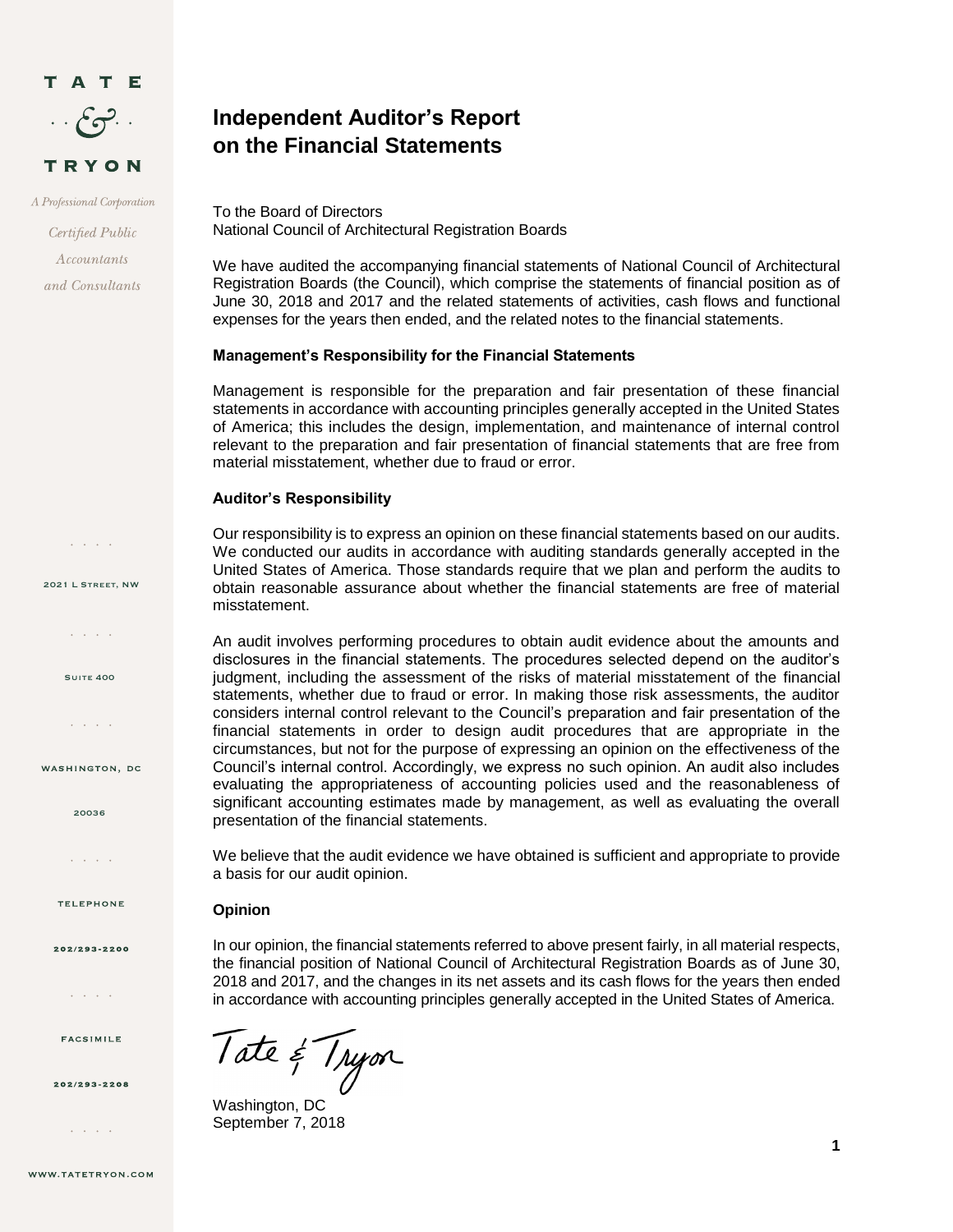| <b>June 30,</b>                                    | 2018           | 2017            |
|----------------------------------------------------|----------------|-----------------|
| <b>Assets</b>                                      |                |                 |
| Cash and cash equivalents                          | 4,240,913<br>S | \$<br>3,494,127 |
| Investments                                        | 23,211,641     | 20,361,315      |
| Accounts receivable, net                           | 18,019         | 108,362         |
| Prepaid expenses and other assets                  | 643,833        | 548,136         |
| Investments - deferred compensation                | 519,892        | 470,741         |
| Property, equipment, and capitalized software, net | 4,538,343      | 5,377,154       |
| <b>Total assets</b>                                | \$33,172,641   | \$30,359,835    |
|                                                    |                |                 |
| <b>Liabilities and Net Assets</b>                  |                |                 |
| Liabilities                                        |                |                 |
| Accounts payable and accrued expenses              | 1,957,467<br>S | \$<br>1,664,414 |
| Accrued payroll and related liabilities            | 1,103,122      | 1,038,371       |
| Deferred revenue                                   | 1,533,997      | 1,369,107       |
| Deferred rent and lease incentive                  | 997,631        | 1,322,593       |
| Deferred compensation                              | 519,892        | 470,741         |
| <b>Total liabilities</b>                           | 6,112,109      | 5,865,226       |
| Net assets - unrestricted                          |                |                 |
| Council's net assets                               | 25,832,626     | 23,477,444      |
| Regional conferences' net assets                   | 555,792        | 517,165         |
| Board designated - centennial                      | 437,000        | 500,000         |
| Board designated - business development            | 235,114        |                 |
| Total net assets                                   | 27,060,532     | 24,494,609      |
| Commitments                                        |                |                 |
| <b>Total liabilities and net assets</b>            | \$33,172,641   | \$30,359,835    |

**Statements of Financial Position**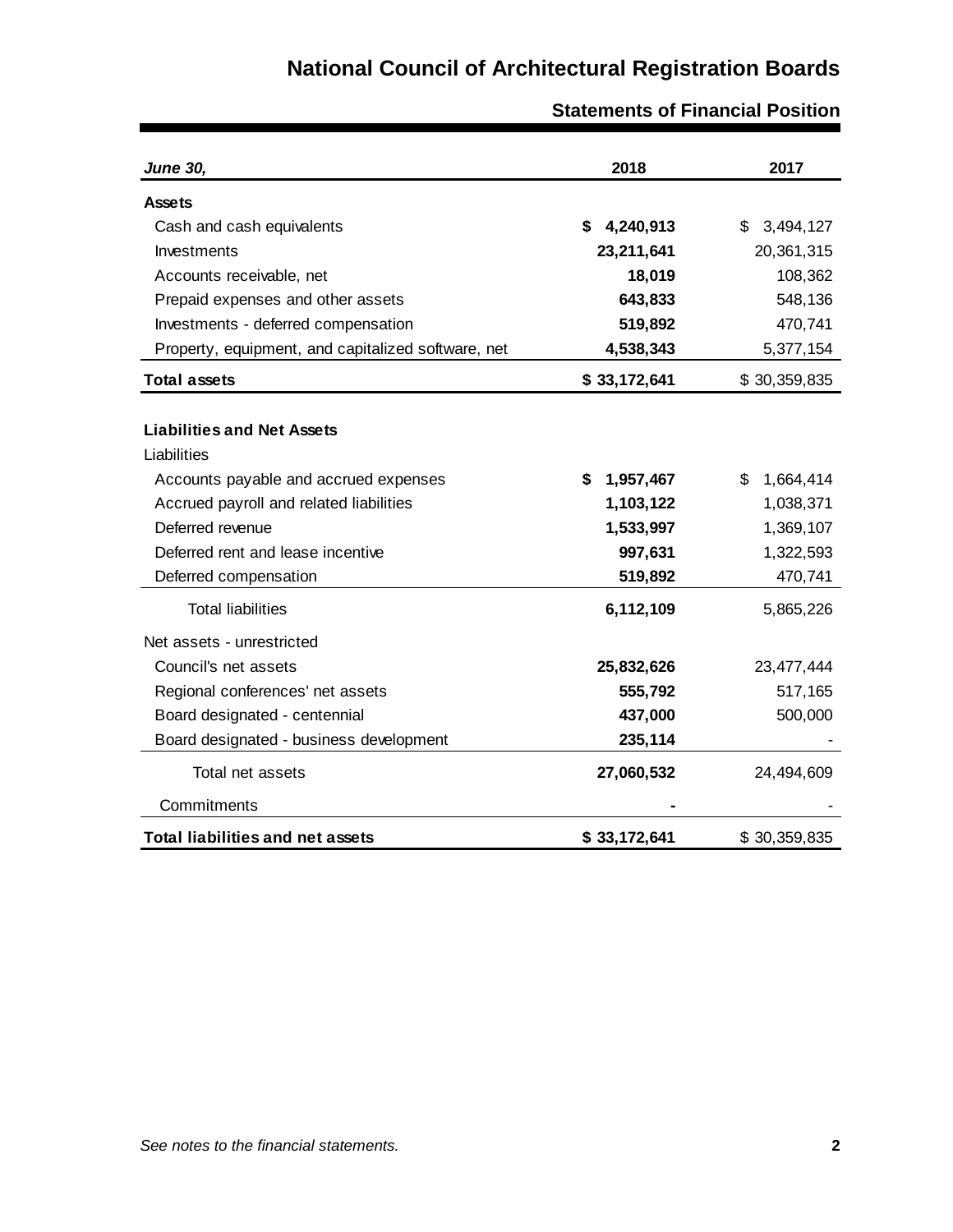| Year Ended June 30,                                    | 2018         | 2017         |
|--------------------------------------------------------|--------------|--------------|
| <b>Revenue</b>                                         |              |              |
| Customer relations income                              | \$20,350,232 | \$19,360,264 |
| Examination income                                     | 10,716,526   | 8,979,057    |
| Member board dues                                      | 351,000      | 351,000      |
| Interest and dividends                                 | 503,660      | 472,592      |
| <b>Education income</b>                                | 52,745       | 121,274      |
| Annual meetings, regional activities, and other income | 144,843      | 126,807      |
| Total revenue                                          | 32,119,006   | 29,410,994   |
| <b>Expenses</b>                                        |              |              |
| Program services                                       |              |              |
| <b>Examination Directorate</b>                         | 7,329,449    | 6,240,191    |
| <b>Council Relations Directorate</b>                   | 3,170,204    | 3,470,908    |
| Information Systems Directorate                        | 4,518,172    | 4,319,028    |
| <b>Business Development</b>                            | 627,665      | 142,519      |
| <b>Customer Relations Directorate</b>                  | 4,049,837    | 3,739,836    |
| $E + E$ Directorate                                    | 2,012,591    | 1,812,644    |
| Marketing & Communications Directorate                 | 1,739,737    | 1,688,306    |
| Total program expenses                                 | 23,447,655   | 21,413,432   |
| Supporting services                                    |              |              |
| <b>Administration Directorate</b>                      | 3,098,356    | 2,918,090    |
| <b>Executive Office</b>                                | 3,603,803    | 3,745,938    |
| Total supporting expenses                              | 6,702,159    | 6,664,028    |
| <b>Total expenses</b>                                  | 30,149,814   | 28,077,460   |
| Change in net assets before change in fair value       |              |              |
| of investments                                         | 1,969,192    | 1,333,534    |
| Realized and unrealized gain on investments            | 596,731      | 1,028,253    |
| <b>Change in net assets</b>                            | 2,565,923    | 2,361,787    |
| Net assets, beginning of year                          | 24,494,609   | 22,132,822   |
| Net assets, end of year                                | \$27,060,532 | \$24,494,609 |

**Statements of Cash Flows**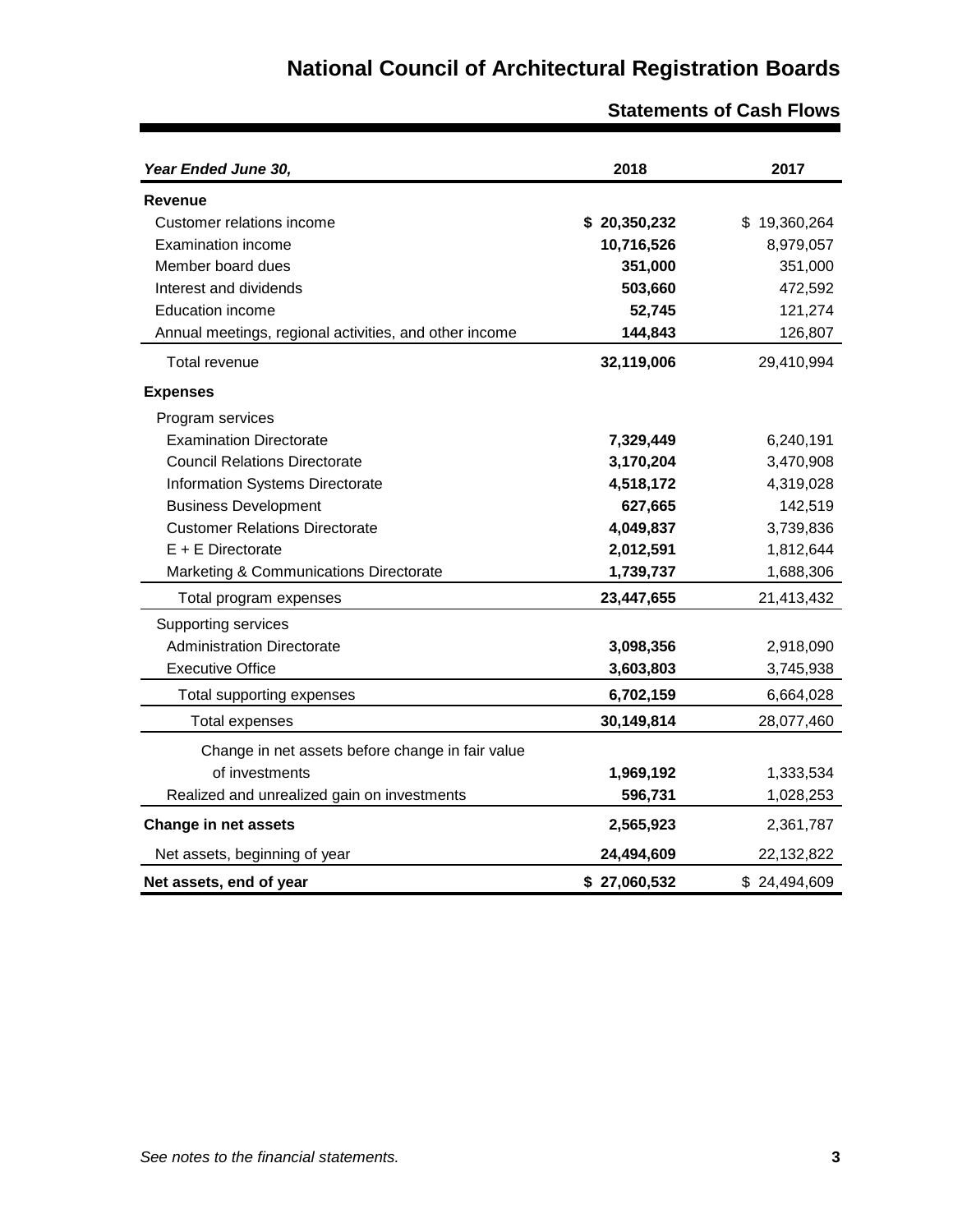| Year Ended June 30,                                    | 2018            | 2017            |
|--------------------------------------------------------|-----------------|-----------------|
| Cash flows from operating activities                   |                 |                 |
| Cash received from:                                    |                 |                 |
| Customer relations income                              | \$20,353,638    | \$19,379,481    |
| <b>Examination income</b>                              | 11,055,721      | 9,363,407       |
| <b>Education income</b>                                | 52,744          | 121,274         |
| Member board dues                                      | 260,000         | 358,600         |
| Annual meetings, regional activities, and other income | 103,391         | 167,023         |
| Total cash received                                    | 31,825,494      | 29,389,785      |
| Cash paid for:                                         |                 |                 |
| Employment/human resource expenses                     | (11, 996, 636)  | (11, 657, 027)  |
| Operating expenses                                     | (5,326,312)     | (5,905,710)     |
| Contributions                                          | (522, 668)      | (587, 662)      |
| Consulting                                             | (5,903,863)     | (4, 168, 046)   |
| Travel/other meeting expenses                          | (4, 532, 665)   | (4,739,490)     |
| Total cash paid                                        | (28, 282, 144)  | (27, 057, 935)  |
| Net cash provided by operating activities              | 3,543,350       | 2,331,850       |
| Cash flows from investing activities                   |                 |                 |
| Cash paid for:                                         |                 |                 |
| Transfers into investments                             | (1,844,097)     | (336, 258)      |
| Capital expenditures                                   | (952, 467)      | (1,593,891)     |
| Net cash used in investing activities                  | (2,796,564)     | (1,930,149)     |
| Net increase in cash and cash equivalents              | 746,786         | 401,701         |
| Cash and cash equivalents, beginning of year           | 3,494,127       | 3,092,426       |
| Cash and cash equivalents, end of year                 | \$<br>4,240,913 | \$<br>3,494,127 |

### **Statements of Cash Flows**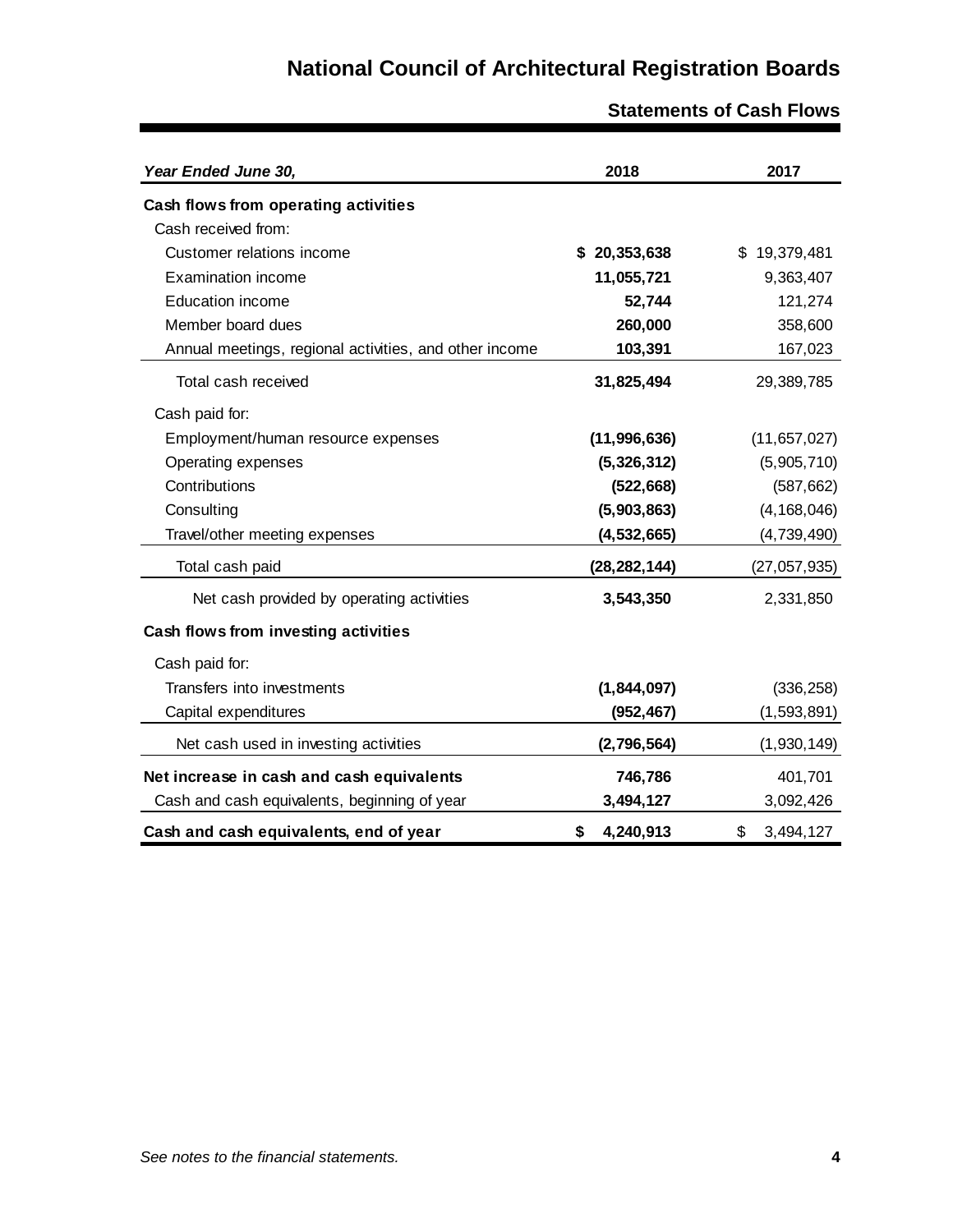# **Statements of Functional Expenses**

|                                                                                                                                             | Year ended June 30, 2018                                               |                                                                    |                                                    |                                                    |                                                                |                                                                  |                                                           |                                                                              |                                                        |                                                                      |                                                                      | Total                                                                     |
|---------------------------------------------------------------------------------------------------------------------------------------------|------------------------------------------------------------------------|--------------------------------------------------------------------|----------------------------------------------------|----------------------------------------------------|----------------------------------------------------------------|------------------------------------------------------------------|-----------------------------------------------------------|------------------------------------------------------------------------------|--------------------------------------------------------|----------------------------------------------------------------------|----------------------------------------------------------------------|---------------------------------------------------------------------------|
| Expenses:                                                                                                                                   | Council<br><b>Relations</b><br>Directorate                             | Examination<br>Directorate                                         | Information<br>Systems<br>Directorate              | <b>Business</b><br>Development                     | Customer<br>Relations<br>Directorate                           | $E + E$<br>Directorate                                           | Marketing &<br>Communications<br>Directorate              | Total<br>Program<br>Expenses                                                 | Administration<br>Directorate                          | Executive<br>Office                                                  | Total<br>Supporting<br>Expenses                                      | 2018                                                                      |
| Employment/human resources<br>Operating expenses<br>Consulting<br>Travel and meeting expenses<br>Contributions<br>Other BOD/office expenses | 674,174<br>\$<br>174,918<br>341.062<br>1,382,757<br>472,138<br>125,155 | 836,365<br>1,072,946<br>4,741,784<br>675,779<br>2,575              | \$1.793.433<br>2.662.641<br>3,358<br>58,635<br>105 | 365,700<br>\$<br>2,967<br>244,379<br>14,368<br>251 | 2.676.726<br>\$<br>1.079.113<br>220,545<br>72,689<br>75<br>689 | 825,785<br>\$.<br>275.485<br>48.183<br>860,471<br>2,667          | 1,320,276<br>-\$<br>300,885<br>102,859<br>13,782<br>1,935 | 8,492,459<br>\$<br>5,568,955<br>5,702,170<br>3,078,481<br>472,318<br>133,272 | 2,339,777<br>\$<br>448,060<br>283,132<br>26,923<br>464 | \$1,228,996<br>1,136,046<br>117.764<br>1,068,400<br>50,350<br>2.247  | \$3,568,773<br>1,584,106<br>400,896<br>1,095,323<br>50,350<br>2,711  | \$12,061,232<br>7,153,061<br>6,103,066<br>4,173,804<br>522,668<br>135,983 |
| Total expenses                                                                                                                              | \$3,170,204                                                            | \$7,329,449                                                        | \$4,518,172                                        | 627,665<br>S.                                      | \$4,049,837                                                    | \$2,012,591                                                      | 1,739,737                                                 | \$ 23,447,655                                                                | 3,098,356<br>-S                                        | 3,603,803<br>\$.                                                     | \$6,702,159                                                          | \$30,149,814                                                              |
|                                                                                                                                             | Year ended June 30, 2017                                               |                                                                    |                                                    |                                                    |                                                                |                                                                  |                                                           |                                                                              |                                                        |                                                                      |                                                                      |                                                                           |
|                                                                                                                                             |                                                                        |                                                                    |                                                    |                                                    |                                                                |                                                                  |                                                           |                                                                              |                                                        |                                                                      |                                                                      | Total                                                                     |
|                                                                                                                                             | Council<br>Relations<br>Directorate                                    | Examination<br>Directorate                                         | Information<br>Systems<br>Directorate              | <b>Business</b><br>Development                     | Customer<br>Relations<br>Directorate                           | $E + E$<br>Directorate                                           | Marketing &<br>Communications<br>Directorate              | Total<br>Program<br>Expenses                                                 | Administration<br>Directorate                          | Executive<br>Office                                                  | Total<br>Supporting<br>Expenses                                      | 2017                                                                      |
| Expenses:                                                                                                                                   |                                                                        |                                                                    |                                                    |                                                    |                                                                |                                                                  |                                                           |                                                                              |                                                        |                                                                      |                                                                      |                                                                           |
| Employment/human resources<br>Operating expenses<br>Consulting<br>Travel and meeting expenses<br>Contributions<br>Other BOD/office expenses | \$<br>654,934<br>147,695<br>179,198<br>1,888,141<br>486,538<br>114,402 | \$<br>812,143<br>1,330,403<br>3,499,300<br>596,879<br>1,000<br>466 | \$1,957,933<br>2,312,333<br>2,589<br>45,576<br>597 | \$<br>76,556<br>60,518<br>5.445                    | \$2,587,723<br>1,036,046<br>58,549<br>56,610<br>908            | \$<br>775,752<br>251,763<br>12,820<br>776,519<br>(4, 507)<br>297 | \$<br>1,268,037<br>230,692<br>167,430<br>22,093<br>54     | \$<br>8,133,078<br>5,308,932<br>3,980,404<br>3,391,263<br>483,031<br>116,724 | \$<br>2,240,925<br>455,566<br>193,828<br>27,109<br>662 | \$1,144,786<br>1,157,591<br>185,588<br>1,144,740<br>104,532<br>8,701 | \$3,385,711<br>1,613,157<br>379,416<br>1,171,849<br>104,532<br>9,363 | \$11,518,789<br>6,922,089<br>4,359,820<br>4,563,112<br>587,563<br>126,087 |
| Total expenses                                                                                                                              | \$3.470.908                                                            | \$ 6.240.191                                                       | \$4.319.028                                        | \$<br>142.519                                      | 3.739.836<br>\$                                                | \$1,812,644                                                      | .688.306<br>S.                                            | 21.413.432<br>\$.                                                            | 2.918.090                                              | \$3.745.938                                                          | 6.664.028<br>\$                                                      | \$28,077,460                                                              |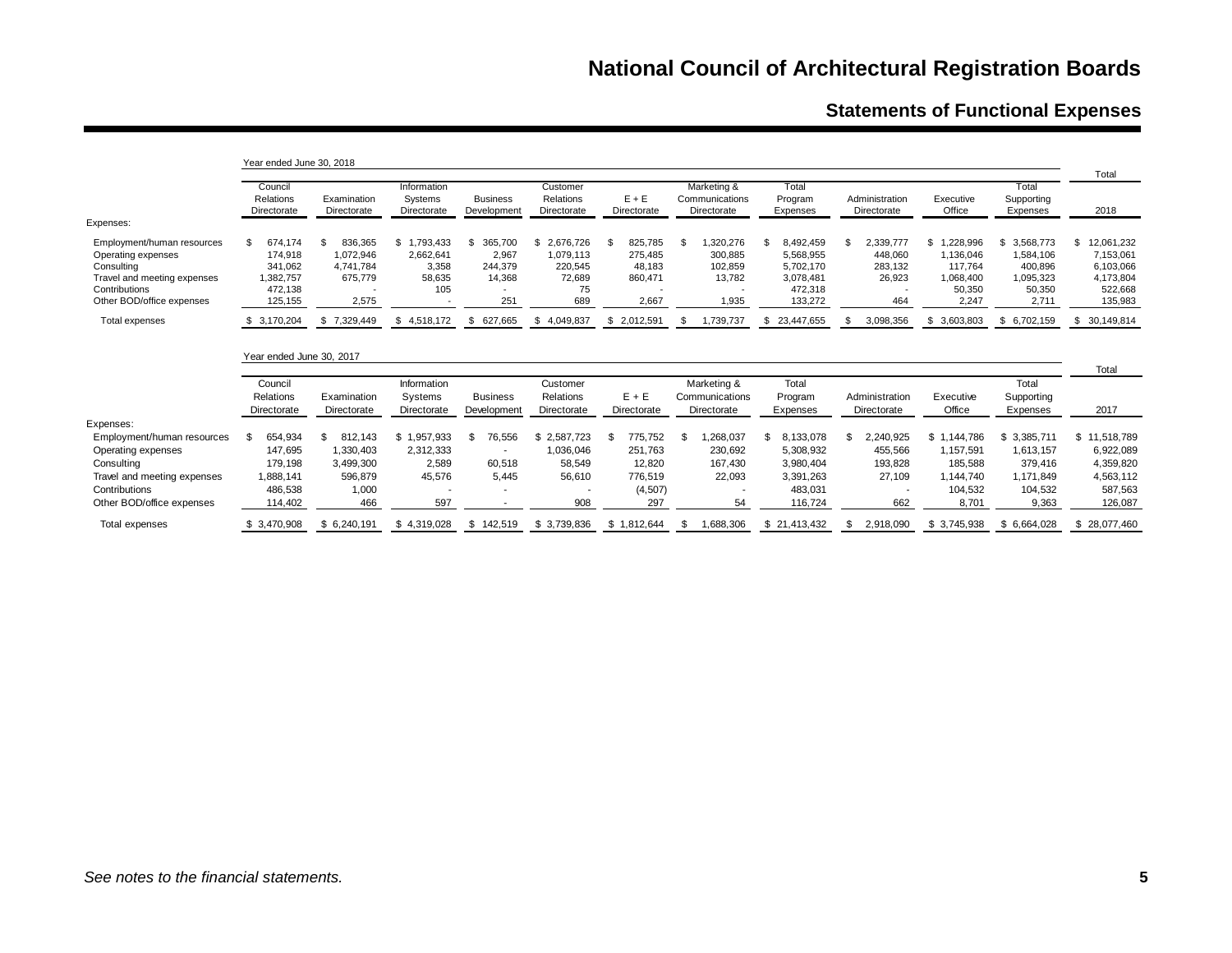#### **A. ORGANIZATION AND SUMMARY OF SIGNIFICANT ACCOUNTING POLICIES**

*Organization:* National Council of Architectural Registration Boards (the Council) is a nonprofit organization of individual architectural registration boards. The general purpose of the Council is to protect the public health, safety, and welfare by leading the regulation of the practice of architecture through the development and application of standards for licensure and credentialing of architects.

The accompanying financial statements include the accounts of the Council and five of its regional conferences. The Council authorizes these five regional conferences to use its taxpayer identification number in conjunction with operating and managing the activities of the regional conferences. The net assets and operations of these five regional conferences have been included in the Council's operations for purposes of financial and tax reporting.

*Income tax status:* The Council is exempt from income taxes on its exempt activities under the provisions of Section 501(c)(6) of the Internal Revenue Code. However, the Council is subject to income taxes on any unrelated business income. The Council earned no unrelated business income during 2018 or 2017.

*Basis of accounting:* The Council prepares its financial statements on the accrual basis of accounting. Revenue is recognized when earned and expense when the obligation is incurred.

*Use of estimates:* The preparation of financial statements in conformity with accounting principles generally accepted in the United States of America (GAAP) requires management to make estimates and assumptions that affect certain reported amounts and disclosures. Accordingly, actual results could differ from estimates.

*Reclassifications:* Certain expenses have been reclassified to conform to the current year presentation with no effect on the prior year's change in net assets. For the year ended June 30, 2017, \$60,518 of contributions expense was reclassified to consulting expense. Additionally, \$1,167,826 was reclassified from the Council Relations Directorate to the Executive Office category.

*Cash and cash equivalents:* For financial statement purposes, the Council considers all checking accounts, overnight repurchase agreements, money market funds and highly liquid investments with original maturities of 90 days or less to be cash and cash equivalents except for money market funds held in the investment portfolio.

*Accounts receivable:* Accounts receivable consists primarily of registration fees for examinations which have been collected by the Council's third-party exam administrator but not yet remitted to the Council. Accounts receivable are presented at the net amount due to the Council. The Council's management periodically reviews the status of all accounts receivable balances for collectability. Each receivable balance is assessed based on management's knowledge of the customer, the Council's relationship with the customer, and the age of the receivable balance. The Council has established an allowance for doubtful accounts to estimate the portion of receivables that will not be collected, which is regularly reviewed by management. The allowance for doubtful accounts was \$0 for each of the years ended June 30, 2018 and 2017, respectively.

*Deferred revenue*: Deferred revenue consists primarily of cash received for record renewals and examination registrations which have been received in advance of the record expiration date and examination date, respectively.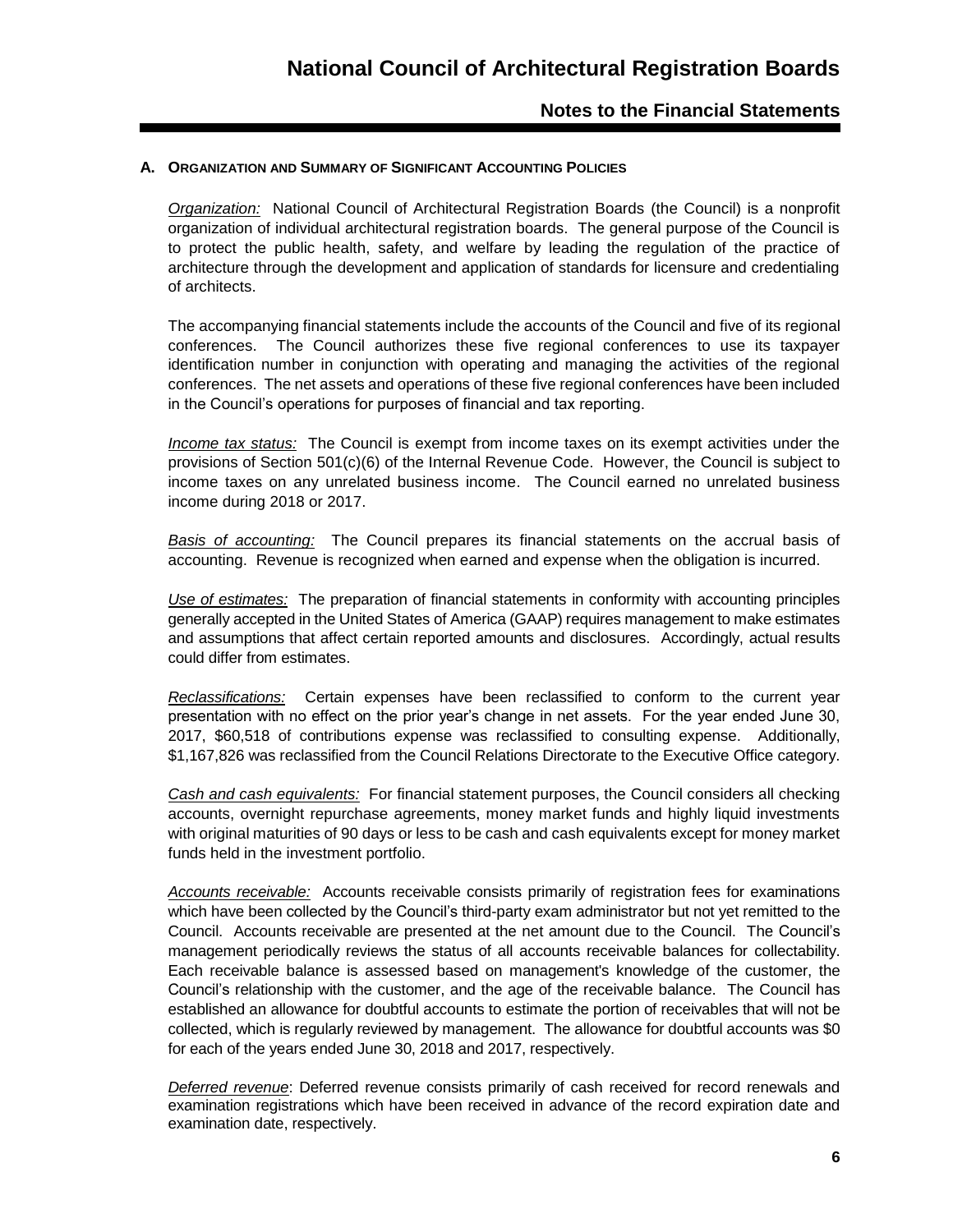#### **A. ORGANIZATION AND SUMMARY OF SIGNIFICANT ACCOUNTING POLICIES – CONTINUED**

*Net assets:* Net assets are classified as unrestricted, temporarily restricted, or permanently restricted based on the existence or absence of donor-imposed restrictions. A description of the Council's net asset groups is as follows:

*Unrestricted, undesignated:* Net assets held by the Council and its regional conferences whose use is not restricted by donors or internally designated for other uses.

*Unrestricted, designated*: Unrestricted, designated net assets consist of funds designated by the Board of Directors to be used for specific purposes. The Centennial Fund was created to support projects and initiatives associated with the 2019 NCARB Centennial. The Business Development Fund was created to support development and sale of proprietary software products to third parties.

*Revenue recognition:* Revenue from the Council's record services is recognized when the work is completed, and revenue for annual renewals is recognized at the time the record expires. Revenue from membership dues is billed and recognized on a fiscal year basis. The revenue associated with the Architect Registration Examination (ARE) is recognized when registrants take the divisions of the examination. The Council reported ARE 4.0 revenue net of third-party exam administration fees. In accordance with the contractual agreement for ARE 4.0, the exam administrator withheld its fees from the amounts collected from the candidates and remitted the net amount to the Council. For ARE 5.0, the Council's newest examination version, revenue and the related third-party exam administration fees are reported at gross based on a new contractual agreement which requires the Council to withhold and pay fees from the amounts collected from the candidates.

*Subsequent events:* Subsequent events have been evaluated through September 7, 2018, which is the date the financial statements were available to be issued.

#### **B. CREDIT AND MARKET RISK**

*Credit risk:* The Council maintains demand deposits with commercial banks and money market funds with financial institutions. At times, certain balances held within these accounts may not be fully guaranteed or insured by the U.S. federal government. The uninsured portion of these accounts is backed solely by the assets of the underlying institution. Therefore, the failure of an underlying institution could result in financial loss to the Council.

*Market risk:* The Council invests in various investment instruments. Investments are exposed to various risks such as interest rate, market and credit risks. Due to the level of risk associated with certain investment securities, it is at least reasonably possible that changes in the values of investment securities will occur in the near term and that such changes could materially affect the amounts reported in the statement of financial position.

Overnight repurchase agreements involve investment risks, including the possible loss of principle. The mortgage-backed securities bought and sold daily are collateralized by one or more pools of residential mortgage loans that conform to the standards of the Federal National Mortgage Association ("FNMA" or "Fannie Mae") or the Federal Home Loan Mortgage Corporation ("FHLMC" or "Freddie Mac") at the time of securitization. The Council had \$3,488,399 and \$2,903,137 in its overnight repurchase agreements account at June 30, 2018 and 2017, respectively.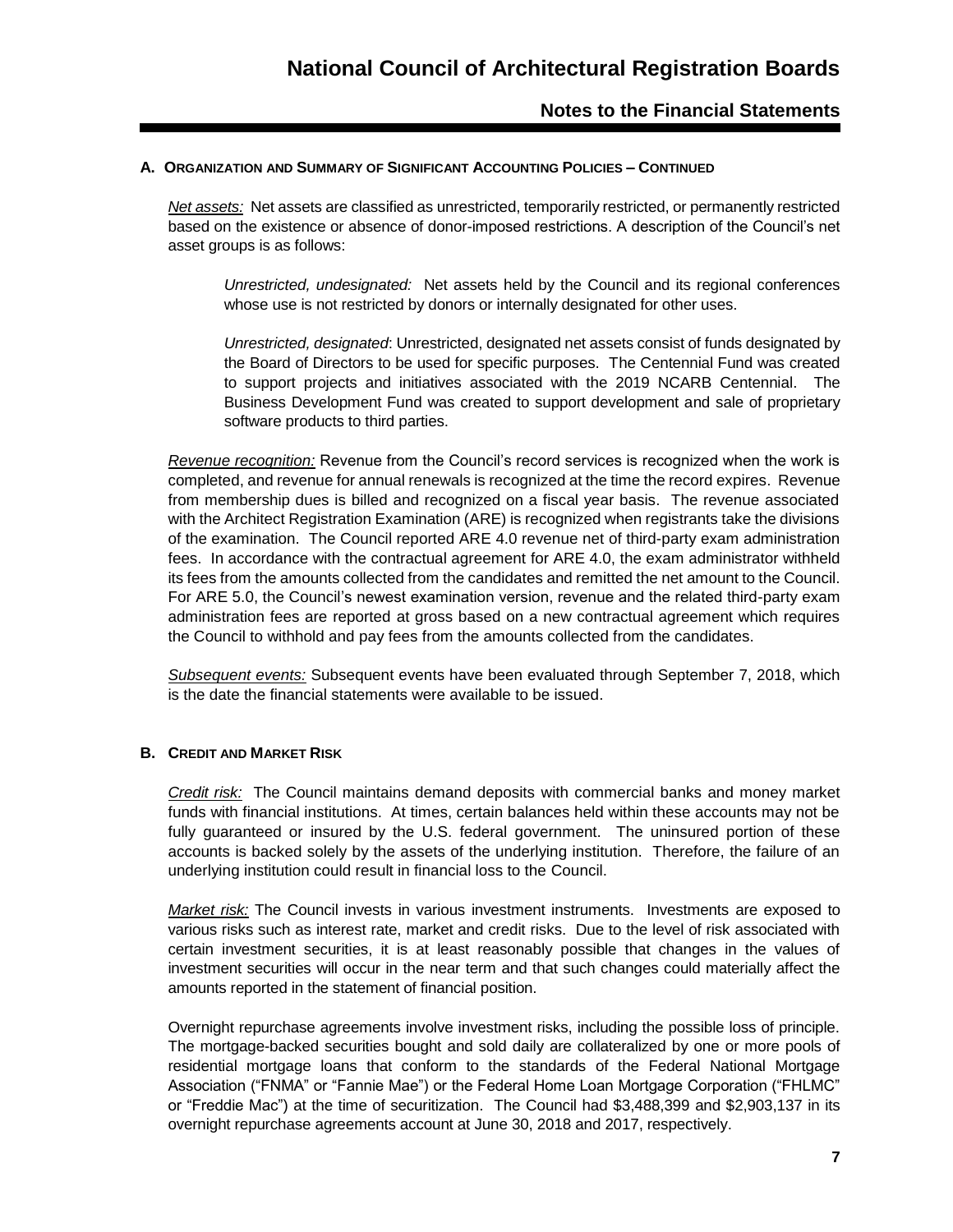#### **C. INVESTMENTS**

In accordance with generally accepted accounting principles, the Council uses the following prioritized input levels to measure fair value of financial instruments. The input levels used for valuing financial instruments are not necessarily an indication of risk.

Level 1 – Observable inputs that reflect quoted prices for identical assets or liabilities in active markets, such as stock quotes.

Level 2 – Includes inputs other than level 1 that are directly or indirectly observable in the marketplace, such as yield curves or other market data.

Level 3 – Unobservable inputs which reflect the reporting entity's assessment of the assumptions that market participants would use in pricing the asset or liability including assumptions about risk, such as bid/ask spreads and liquidity discounts. The Council does not hold any level 3 financial instruments.

The following is a summary of the input levels used to determine fair values at June 30, 2018:

|                                   | Total            | Level 1          | Level 2         | Level 3 |
|-----------------------------------|------------------|------------------|-----------------|---------|
| Fixed income securities           |                  |                  |                 |         |
| Corporate bonds                   | \$<br>2,286,198  | \$               | \$<br>2,286,198 | \$      |
| Asset-backed securities           | 583,658          |                  | 583.658         |         |
| Government bonds                  | 1,701,506        |                  | 1,701,506       |         |
| Mutual funds                      | 2,564,547        | 2,564,547        |                 |         |
| Exchange-traded funds             | 1,866,185        | 1,866,185        |                 |         |
| Equity securities                 |                  |                  |                 |         |
| Mutual funds                      | 1,998,244        | 1,998,244        |                 |         |
| Exchange-traded funds             | 9,774,202        | 9,774,202        |                 |         |
| Investments carried at fair value | \$<br>20,774,540 | \$<br>16,203,178 | \$<br>4,571,362 | \$      |
| Certificate of deposits *         | 1,930,794        |                  |                 |         |
| Cash and money market funds *     | 506,307          |                  |                 |         |
| <b>Total investments</b>          | 23,211,641       |                  |                 |         |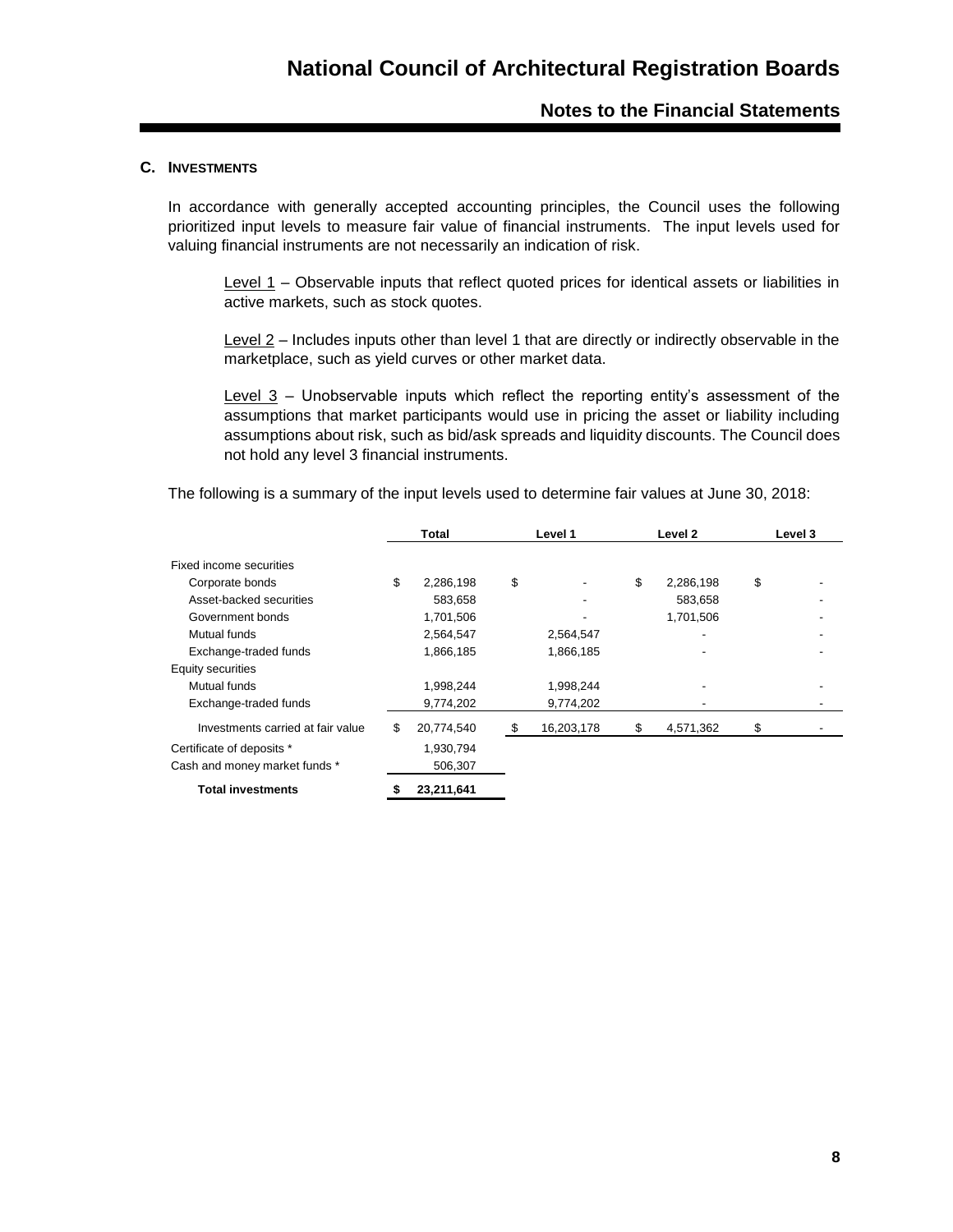#### **C. INVESTMENTS – CONTINUED**

The following is a summary of the input levels used to determine fair values at June 30, 2017:

|                                   | Total |            | Level 1          | Level 2         | Level 3 |  |
|-----------------------------------|-------|------------|------------------|-----------------|---------|--|
| Fixed income securities           |       |            |                  |                 |         |  |
| Corporate bonds                   | \$    | 2,237,637  | \$               | \$<br>2,237,637 | \$      |  |
| Asset-backed securities           |       | 440,533    |                  | 440,533         |         |  |
| Government bonds                  |       | 908,493    |                  | 908,493         |         |  |
| Mutual funds                      |       | 2,195,904  | 2,195,904        | ۰               |         |  |
| Exchange-traded funds             |       | 995,216    | 995,216          |                 |         |  |
| Equity securities                 |       |            |                  |                 |         |  |
| Mutual funds                      |       | 1,537,617  | 1,537,617        |                 |         |  |
| Exchange-traded funds             |       | 8,522,867  | 8,522,867        |                 |         |  |
| Investments carried at fair value | \$    | 16,838,267 | \$<br>13,251,604 | \$<br>3,586,663 | \$      |  |
| Certificate of deposits *         |       | 2,648,516  |                  |                 |         |  |
| Cash and money market funds *     |       | 874,532    |                  |                 |         |  |
| <b>Total investments</b>          | S     | 20,361,315 |                  |                 |         |  |

\* Cash and money market funds and certificates of deposit included in the investment portfolio are not subject to the provisions of fair value measurements as they are recorded at cost.

Investments classified in level 2 were valued by pricing vendors using outside data. In determining the fair value of the investments, the pricing vendors use a market approach to obtain pricing spreads based on the credit risk of the issuer, maturity, current yield, and other terms and conditions of each security. Management believes the estimated fair values of assets classified in level 2 to be a reasonable approximation of the exit price for these investments.

The Board of Directors has designated that the Council's investments be allocated between short and long-term reserve funds, which were allocated as follows as of June 30,:

|                    | 2018       |   | 2017       |
|--------------------|------------|---|------------|
| Centennial fund    | 437.000    | S | 500,000    |
| Short-term reserve | 3,580,508  |   | 3,369,298  |
| Long-term reserve  | 19,194,133 |   | 16,492,017 |
|                    | 23,211,641 |   | 20,361,315 |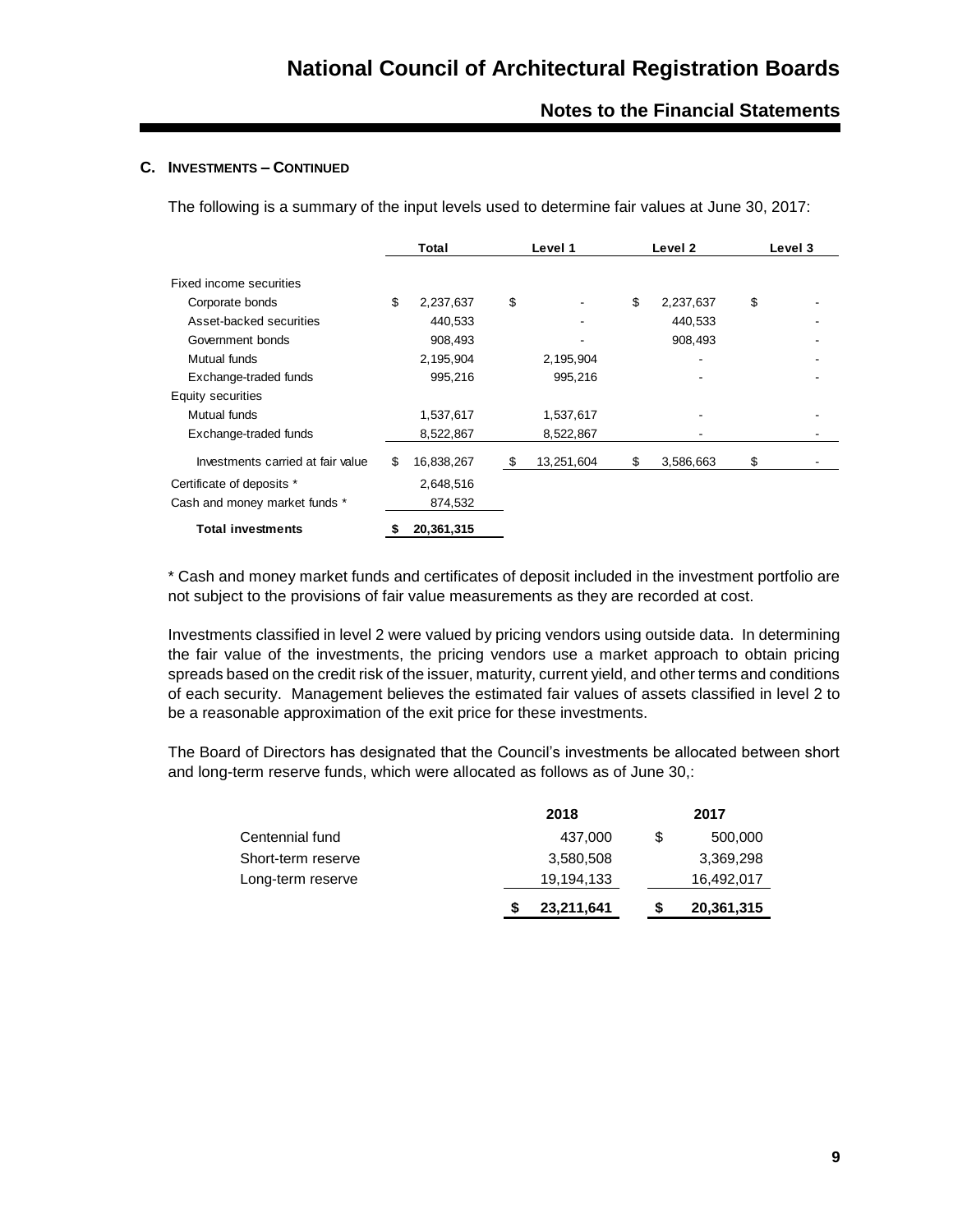#### **C. INVESTMENTS – CONTINUED**

Interest and dividends are reported as operating activities, while the current year changes in fair value of investments (realized and unrealized gains and losses) are reported as non-operating activities. Investment fees are reported as a component of the Administration Directorate. Investment return consists of the following for the years ended June 30,:

|                                | 2018          | 2017 |           |  |
|--------------------------------|---------------|------|-----------|--|
| Interest and dividends         | \$<br>503,660 | \$   | 472,592   |  |
| Realized gain on investments   | 133,241       |      | 270,754   |  |
| Unrealized gain on investments | 463,490       |      | 757.499   |  |
| Investment fees                | (94, 161)     |      | (85, 467) |  |
|                                | 1,006,230     |      | 1,415,378 |  |

Investment purchases and sales between investment accounts for the year ended June 30, 2018 were \$6,415,889 and \$3,794,999, respectively, and investment purchases and sales between investment accounts for the year ended June 30, 2017 were \$8,329,720 and \$7,541,635, respectively.

#### **D. PROPERTY, EQUIPMENT, AND CAPITALIZED SOFTWARE**

Acquisitions of property and equipment greater than \$2,000 are recorded at cost and depreciated using the straight-line method over their respective useful lives, ranging from three to ten years. Leasehold improvements are amortized on a straight-line method over the shorter of the lease term or estimated useful life of the asset.

Property, equipment and capitalized software consists of the following at June 30,:

|                                                 |    | 2018        |    | 2017        |
|-------------------------------------------------|----|-------------|----|-------------|
| Furniture and equipment                         | \$ | 725,720     | \$ | 730,129     |
| Leasehold improvements                          |    | 845,355     |    | 845,355     |
| Computer software                               |    | 4,907,778   |    | 4,357,044   |
| Examination services system                     |    | 3,335,151   |    | 3,335,151   |
|                                                 |    | 9,814,004   |    | 9,267,679   |
| Less: accumulated depreciation and amortization |    | (5,275,661) |    | (3,890,525) |
|                                                 | S  | 4,538,343   | \$ | 5,377,154   |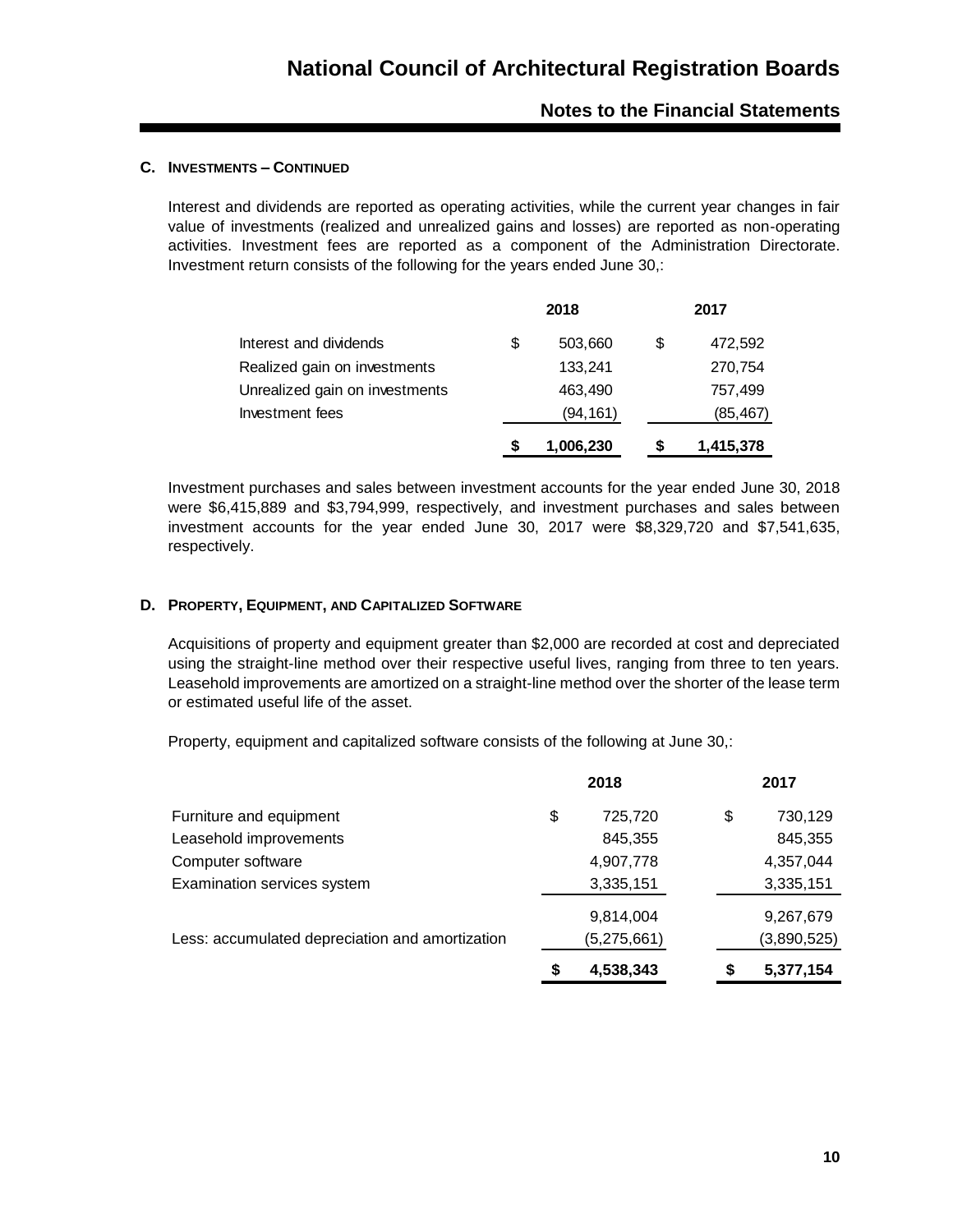#### **D. PROPERTY, EQUIPMENT, AND CAPITALIZED SOFTWARE – CONTINUED**

During fiscal year 2012, the Council selected a new vendor to manage the content and candidate management components of its examination services. As part of the transition process, work began on the development of a new testing system and the conversion of data from the old system. These transition costs have been capitalized in accordance with GAAP. The components were placed into service during the year ended June 30, 2014 and will be amortized over the period of the agreement with the vendor. Amortization expense relating to this asset was \$370,572 for each of the years ended June 30, 2018 and 2017.

#### **E. LINE OF CREDIT**

During 2017, the Council opened a revolving line of credit collateralized with its assets that are held at the financial institution. The line of credit allows maximum borrowings up to \$5,000,000 and bears interest at a variable rate based upon the outstanding balance and estimated repayment period. During the year ended June 30, 2018, no amounts were drawn on the line of credit and no amounts were outstanding under this line of credit as of June 30, 2018.

#### **F. RETIREMENT PLANS**

The Council has a 457(b) salary deferral plan for key executives. As part of the plan, the Council reports assets and liabilities of equal amounts attributable to the amount deferred and the related investment earnings. The Council's invested assets of deferred compensation consist of equity and fixed income mutual funds, which are classified as level 1 securities in accordance with GAAP. The balance in the deferred compensation plan is \$519,892 and \$470,741 at June 30, 2018 and 2017, respectively.

Effective July 1, 2000, the Council adopted a defined contribution  $401(k)$  plan (the Plan) for employees. Effective July 1, 2003, the Council amended certain terms of the Plan to make employees immediately eligible to contribute a percentage of their compensation to the Plan.

The Council may make annual discretionary contributions to the Plan. In order to be eligible for this discretionary contribution, an employee must complete six months of service before a plan entry date (January 1 or July 1), must complete 500 hours of service during the plan year, and must be actively employed on the last day of the plan year (December 31). Employees begin vesting in the discretionary contribution at the end of their second year of service, fully vesting at the end of six years of service. The Council elected to institute Qualified Non-Elective contributions of 3% of employee compensation, effective January 1, 2009. The Plan also provides for self-directed investments by employees. The Council made Qualified Non-Elective contributions of \$287,457 and \$276,472 and discretionary contributions of \$227,000 and \$203,000 for the years ended June 30, 2018 and 2017, respectively.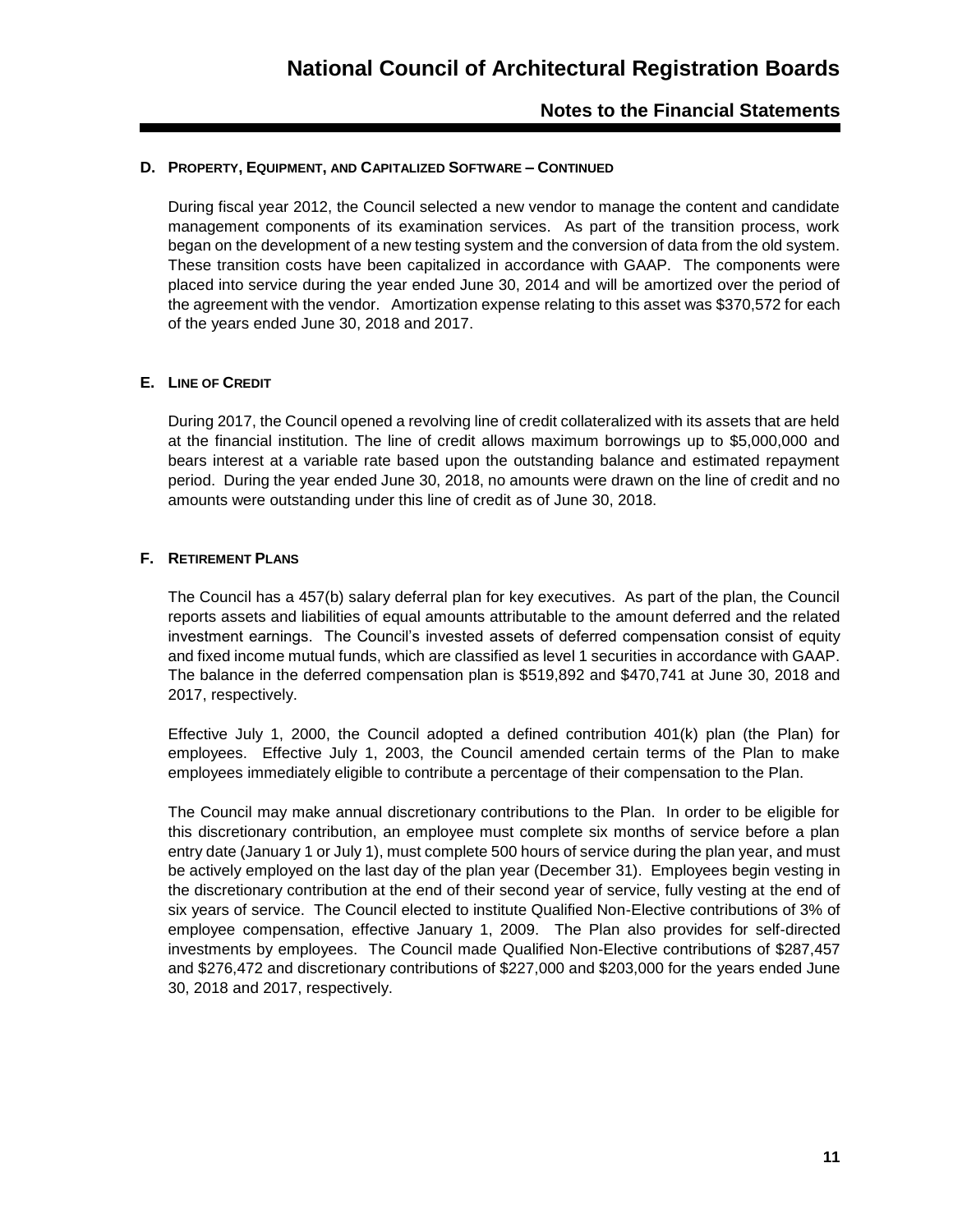#### **G. OPERATING LEASES**

The Council leases office space, mailing, copying and computer equipment under non-cancelable operating leases. In connection with an operating lease arrangement for office space at 1801 K Street NW entered into in December 2008, the Council was granted certain incentives from the lessor, including a rent abatement and construction allowance. In May 2013, an additional \$350,000 lease incentive was granted to the Council in exchange for the Council giving up an option for expansion for additional space. The deferred rent and lease incentive liability recorded at June 30, 2018 and 2017 results from recording the variance between rent expense on a straightline basis and cash flow basis over the term of the lease in accordance with GAAP. The office lease at 1801 K Street NW ends December 31, 2020.

During 2017, the Council negotiated a new office lease at 1401 H Street NW, which will start on March 1, 2019 and extend through February 2034. The new lease contains various incentives such as 24 months of abated rent and a tenant improvement allowance.

Future minimum lease payments, exclusive of the Council's pro rata share of additional operating expenses, under non-cancelable office space leases at June 30, 2018 are as follows:

| Year Ending June 30, |                 |  |
|----------------------|-----------------|--|
| 2019                 | \$<br>1,767,425 |  |
| 2020                 | 1,811,620       |  |
| 2021                 | 1,412,915       |  |
| 2022                 | 1,500,160       |  |
| 2023                 | 1,537,680       |  |
| Thereafter           | 18,992,400      |  |
|                      | 27,022,200      |  |

The Council paid rental expense of \$1,889,716 and \$1,930,408 for the years ended June 30, 2018 and 2017, respectively.

#### **H. COMMITMENTS**

The Council has several contracts with hotels for future meetings and conferences. All of the contracts contain a clause whereby the Council is liable for a portion of the costs of hotel rooms in the event of cancellation. The Council does not consider this to be a significant risk, as the Council does not anticipate any future cancellations, and the individual cancellation amounts would be immaterial to the financial statements as a whole.